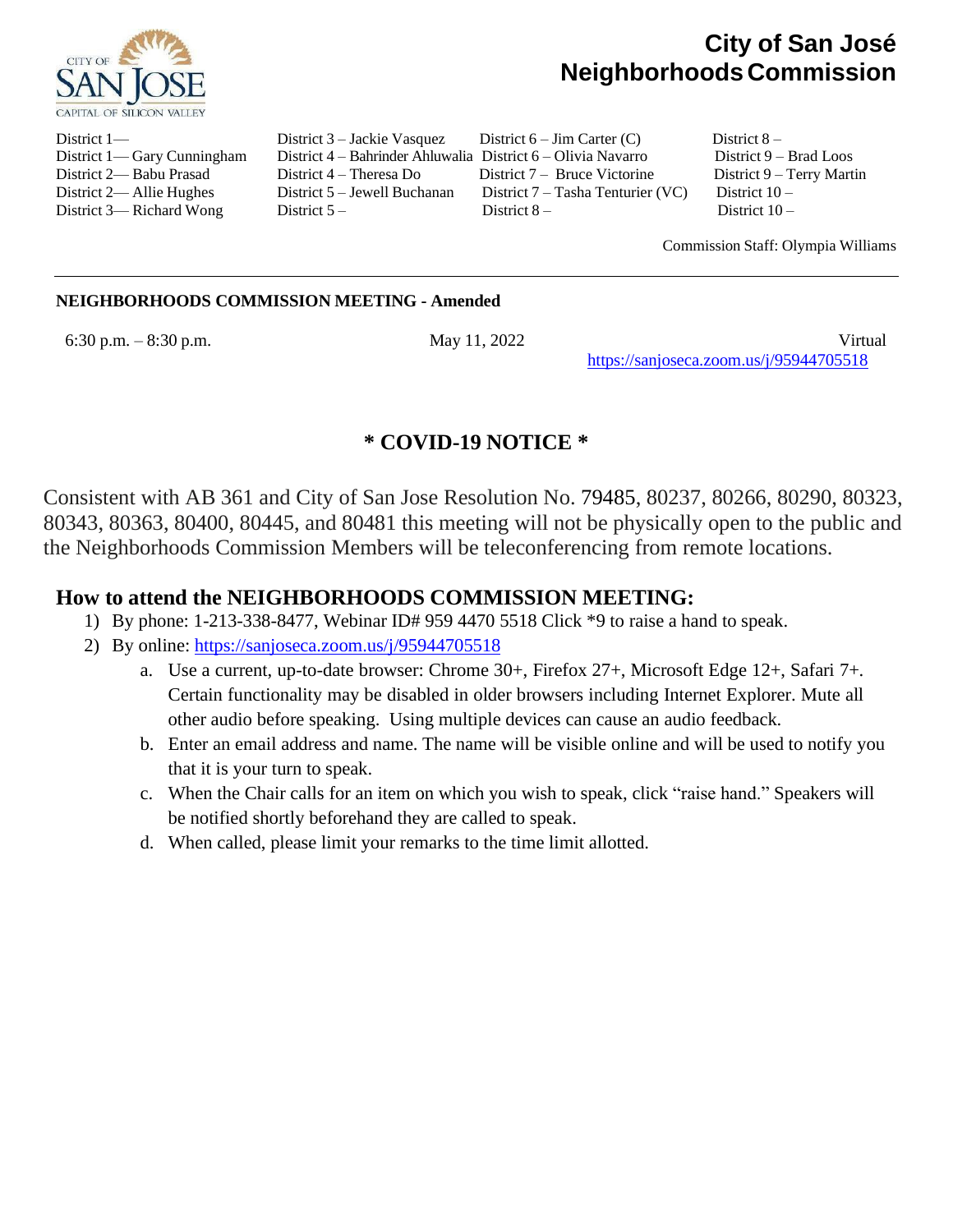#### **I. Call to Order & Roll Call**

#### **II. Orders of the Day**

- **III. Public Record** None.
- **IV. Public Comment** (Members of the Public are invited to speak on any item that does not appear on *today's Agenda and that is within the subject matter jurisdiction of the Commission. Meeting attendees* are usually given one  $(1)$  minute to speak on any discussion item and/or during open forum; the time limit is in the discretion of the Chair of the meeting and may be limited when appropriate. Speakers using *a translator will be given twice the time allotted to ensure non-English speakers receive the same opportunity to directly address the Committee, Board or Commission.)*

#### **V. Consent Calendar**

A. Approve the minutes for the regular meeting of [April 13, 2022.](https://www.sanjoseca.gov/home/showpublisheddocument/84994)

#### **VI. Reports and Information Only**

- A. Council Member, Matt Mahan
- B. Neighborhoods Commission Chair, Jim Carter
- C. ICOC Report, Gary Cunningham, ICOC Chair
- D. Staff, Olympia Williams, BeautifySJ Program Manager, Department of Parks, Recreation and Neighborhood Services
- **VII. Old Business** None.

#### **VIII. New Business**

A. SPECIAL PARK USE PERMITTING – Dominique Palcoba, Interim Park Facility Supervisor, PRNS

Purpose: To provide an overview of the park permitting process.

Action: Discussion only.

[Presentation.](https://www.sanjoseca.gov/home/showpublisheddocument/85254/637871735628711806)

B. APPROVE FY 2021-2022 ANNUAL REPORT– Jim Carter, Chair

Purpose: To approve the FY 2021-2022 Neighborhoods Commission Annual Report.

Action: Approve the FY 2021-2022 Neighborhoods Commission Annual Report.

Reference Materials: [FY 2021-2022 Neighborhoods Commission Annual Report](https://www.sanjoseca.gov/home/showpublisheddocument/85508)

#### C. NEIGHBORHOODS ROUNDTABLE – Tasha Tenturier, Vice Chair

Purpose: To gather neighborhood trend information. *\*Each Council District is allotted two (2) minutes to provide information, time permitting.*